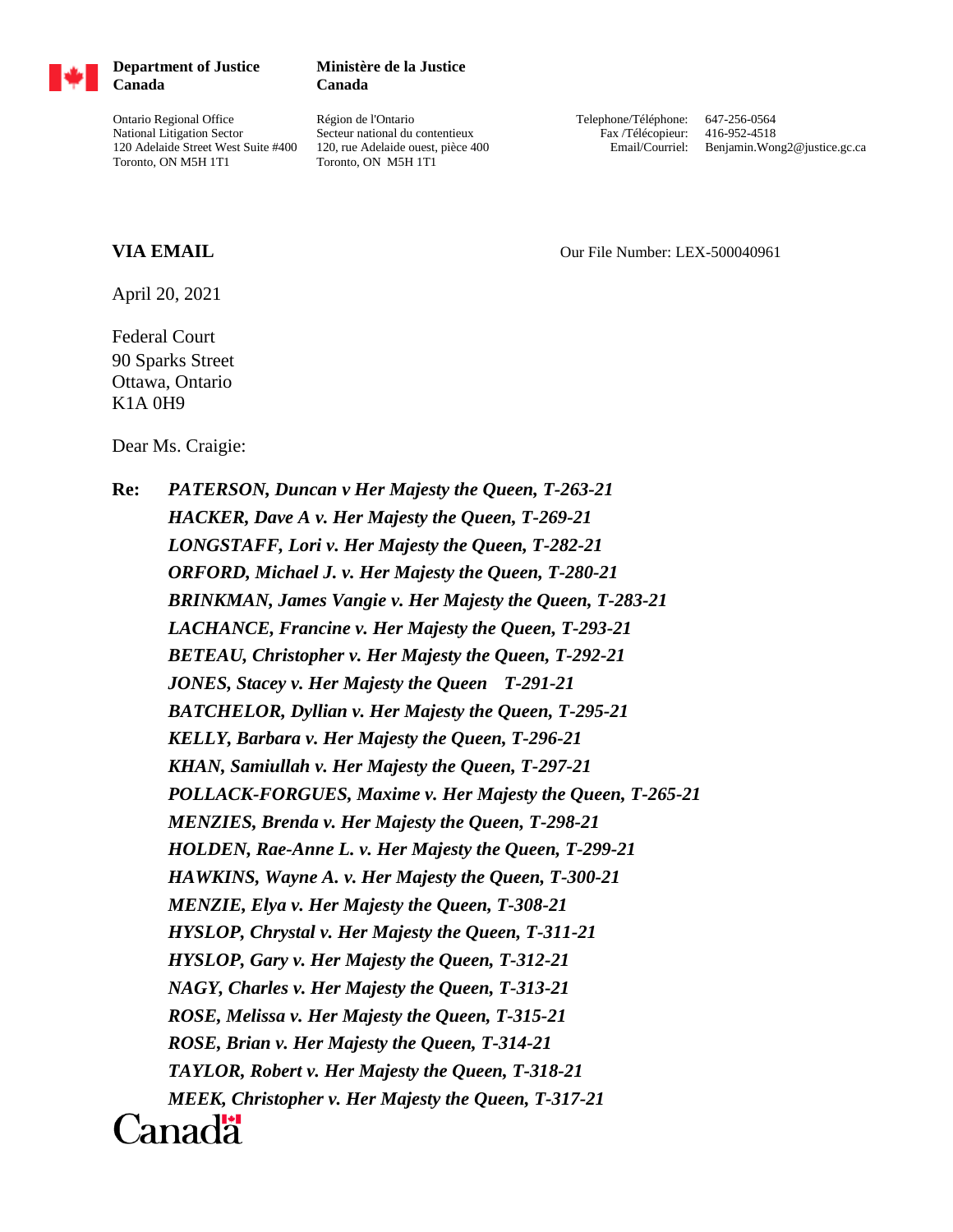*KELLY, Stephanie v. Her Majesty the Queen, T-316-21 ALLEN, Kevin v. Her Majesty the Queen, T-316-21 BRINKMAN, Heather v. Her Majesty the Queen, T-322-21 MOZAJKO, Igor v. Her Majesty the Queen, T-287-21 GAUDETTE, Melissa v. Her Majesty the Queen, T-323-21 MACDONALD, Phillip Kevin v. Her Majesty the Queen, T-327-21 MACDONALD, Brittany Crystal Mary Joan v. Her Majesty the Queen, T-324-21 HINGLEY, Daniel Grahame v. Her Majesty the Queen, T-333-21 BYRNES, William v. Her Majesty the Queen, T-332-21 NAGY, Janine v. Her Majesty the Queen, T-331-21 KELLY, Jesse v. Her Majesty the Queen, T-345-21 AMADEI, Giovanni v. Her Majesty the Queen, T-352-21 CONNELL, Kristine v. Her Majesty the Queen, T-365-21 ROLFE, Kimberly v. Her Majesty the Queen, T-370-21 WOODS, Dean v. Her Majesty the Queen, T-344-21 YOUNG, Betty Ann v. Her Majesty the Queen, T-364-21 Joan Hughes v. Her Majesty the Queen, T-382-21 Henry Urion v. Her Majesty the Queen, T-418-21 Randy Ladic v. Her Majesty the Queen, T-419-21 Ashlee Lugano v. Her Majesty the Queen, T-423-21 Michelle Perron v. Her Majesty the Queen, T-467-21 Valerie Perron-Herrera v. Her Majesty the Queen, T-471-21 Kent Danforth v. Her Majesty the Queen, T-486-21 Carolyn Elizabeth Ritchie v. Her Majesty the Queen, T-491-21 Jennifer Green v. Her Majesty the Queen, T-512-21 James Wayne Skerritt v. Her Majesty the Queen, T-404-21 James Craig Low v. Her Majesty the Queen, T-524-21 Juliet Jordan Starr v. Her Majesty the Queen, T-523-21 Steve Vetricek v. Her Majesty the Queen, T-563-21*

I am writing on behalf of the defendant in the above-noted matters, Her Majesty the Queen in Right of Canada ("Canada"), in response to the Court's April 8, 2021, direction. I ask that you kindly place this letter before the case-management judge, Madam Prothonotary Aylen.

Canada agrees that the Court's proposal to stay the above-noted claims pursuant to s 50(1)(b) of the *Federal Courts Act* pending final determination in T-130-21 and any appeal therefrom. A stay will ensure the just, most expeditious, and least expensive determination of the issues raised in the claims. The reasoning underlying the Court's Order dated April 8, 2021, to temporarily stay the claims in T-138-21, T-171-21, T-208-21, T-219-21, T-212-21, T-220-21, T-221-21, T-

## Canadä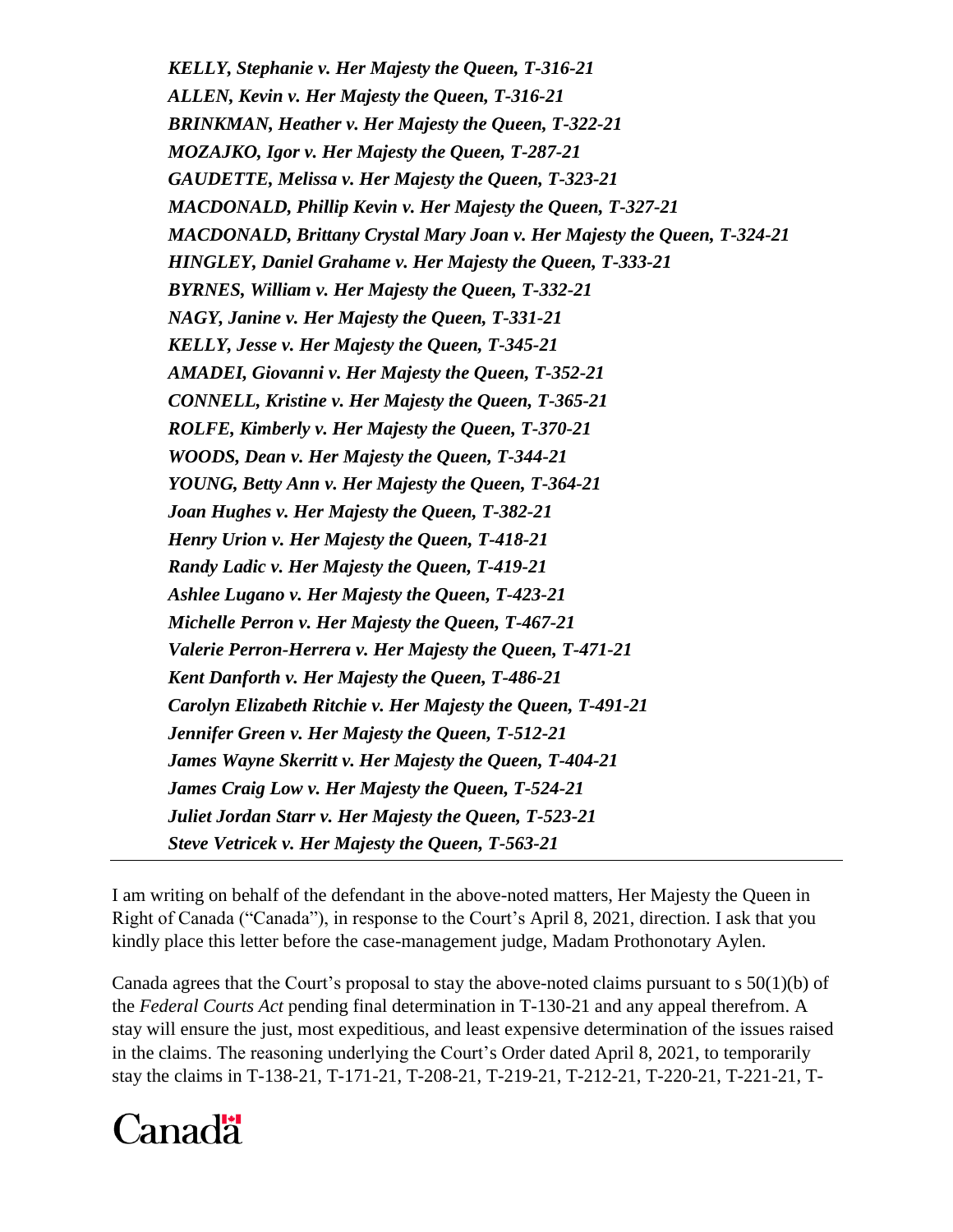230-21 and T-242-21 (the "Initially Stayed Claims") are equally applicable to the present claims. 1

A number of plaintiffs have filed submissions requesting that their claims not be stayed, but similar to the submissions by the plaintiffs in the Initially Stayed Claims, the plaintiffs' arguments centre on their concerns about being kept informed regarding the status of T-130-21.<sup>2</sup> The Court has held that these concerns do not give rise to prejudice or harm because the recorded entries in T-130-21 are available for viewing on the Court's website, the plaintiffs can obtain updates on the status of T-130-21 on his website, and the Registry will provide a copy of any final determination in T-130-21 to each of the plaintiffs.<sup>3</sup>

Canada accordingly requests that the Court stay the above-noted claims pending the final determination of T-130-21. However, if the Court decides not to stay the claims of those plaintiffs who do not consent to a stay, Canada requests that it be permitted to serve and file a single motion to strike those claims.

Sincerely,

Benjamin Wong Counsel

| c.c. (via email) | Duncan Paterson, plaintiff        |
|------------------|-----------------------------------|
|                  | Dave A Hacker, plaintiff          |
|                  | Lori Longstaff, plaintiff         |
|                  | Michael J Orford, plaintiff       |
|                  | James Vangie Brinkman, plaintiff  |
|                  | Francine Lachance, plaintiff      |
|                  | Chistopher Beteau, plaintiff      |
|                  | Stacey Jones, plaintiff           |
|                  | Dyllian Batchelor, plaintiff      |
|                  | Barbara Kelly, plaintiff          |
|                  | Samiullah Khan, plaintiff         |
|                  | Maxime Pollack-Forgues, plaintiff |
|                  | Brenda Menzies, plaintiff         |
|                  | Rae-Anne L Holden, plaintiff      |

<sup>1</sup> Order dated April 8, 2021, in T-130-21, T-138-21, T-171-21, T-208-21, T-219-21, T-212-21, T-220-21, T-221-21, T-230-21 and T-242-21 at paras 15-22 [April 8, 2021, Order].

<sup>3</sup> April 8, 2021, Order at paras 19-20.



 $\overline{a}$ 

On April 19, 2021, Canada was served with a Notice of Motion from the plaintiff in T-171-21, which seeks to appeal the April 8, 2021, Order. As of the date of this letter, it does not appear to have been filed with the Court.

<sup>&</sup>lt;sup>2</sup> See for example, the submissions by the plaintiff in T-419-21 dated April 14, 2021, and the submissions by the plaintiff in T-254-21 dated April 15, 2021.